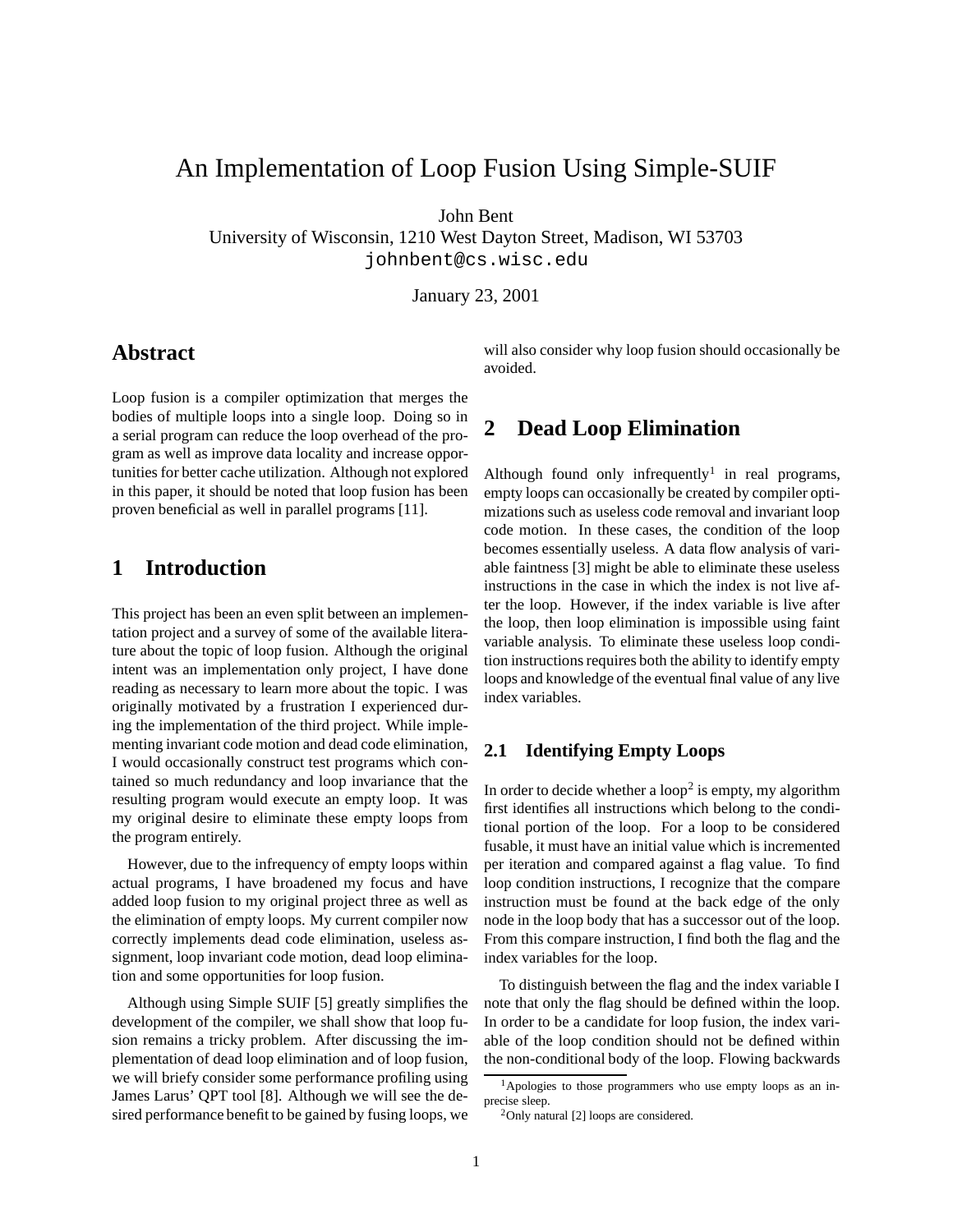from the compare instruction, an increment instruction should be found. Due to algorithmic knowledge of Simple SUIF, we know that the increment value, if constant, should be loaded into a temporary register immediately preceding the increment instruction.

Finding initial values for both the flag and the index variables use similar backward flow analyses. If the flag is a temporary variable, its loaded constant value should immediately precede the compare instruction. To find the constant value upon loop entry for pseudo variables is done using our previously computing reaching information. For a loop to be considered fusable in my algorithm requires that there is only one possible non-loop based reaching definition for pseudo variables used in the loop condition. By reading instructions backwards from the node in which the pseudo variable is defined, the algorithm can find the constant value which reaches the loop entry point. Note that if the variable is given a nonconstant definition that my algorithm will not consider that node fusable. Constant propogation would have increased the opportunities for loop fusion but it is not implemented in my compiler. However, by implementing loop fusion as I have done by searching backwards for constant values, I have discovered another benefit of constant propogation as well as developed an appreciation for how it is implemented.

Once instructions related to the loop condition are identified then loop emptiness can be evaluated, assuming that the loop is still considered fusable. Any loop containing only instructions identified as condition instructions is considered empty and a candidate for dead loop elimination.

### **2.2 Preserving Live Indices**

However, it is not safe to eliminate a loop merely because it is known to be empty as defined above. If the index variable of the loop is truly live following the loop execution than it must contain the value it would contain were the loop not removed. Because my code does not analyze faintness, I initially consider that all loop indices are truly live at the loop exit point.

This is why finding the constant values for the loop condition variables is so important. By identifying a constant value for the flag, the initial value of the index and the increment amount and the increment and compare operators, I am able to compute the final value of the loop index at compile time. By inserting into the loop prehead a new instruction which loads this constant value in a temp and then another instruction to copy the temp into the index variable, an empty loop can then be safely eliminated. Note that any faintness the index variable had due to being incremented in the loop has been removed. If the index variable is not truly live, it can now be removed by useless instruction analysis.

An example of empty loop elimination with the preservation of its live index is shown in figure 1. Note that the index is assigned its final value and placed in the unique preheader of the loop which is then linked to the unique successor of the loop and the loop itself is left dangling and can be removed. In cases in which the loop does not have a unique preheader or a unique successor, I create them in order to simplify the loop removal algorithm.

## **3 Loop Safety**

An interesting side benefit of evaluating the loop condition parameters at compilation time is that "loop safety" can be evaluated for some loops. By loop safety, I mean specifically whether a loop will terminate. If the initial index variable, the increment value and the flag are all known constant terms, then an evaluation can be done at compilation time to determine whether the loop will ever terminate and to discover the eventual value of the index variable if the loop is shown to terminate. For example, if the initial value of the index is set to 0, the increment value is 1, the flag is 10 and the increment operation is an add, then the loop is expected to either complete after 10 iterations or to enter an infinite  $loop<sup>3</sup>$  depending on the comparison operator. In the case of an "unsafe" loop of this nature, my compiler will warn the user that they may have inadvertently implemented an infinite loop. Similarly, the compiler warns the user if it is determined that a loop will iterate zero times.<sup>4</sup>

## **4 Loop Fusion**

Loop fusion is a compiler optimization that merges the bodies of multiple loops into one single loop. The loop overhead is thereby reduced by a factor of two for each pair of fused loops. In order to merge loops bodys, it must be both determined that the loops share some common set of iterations and it must be shown to be demonstrably safe to merge the loop bodies.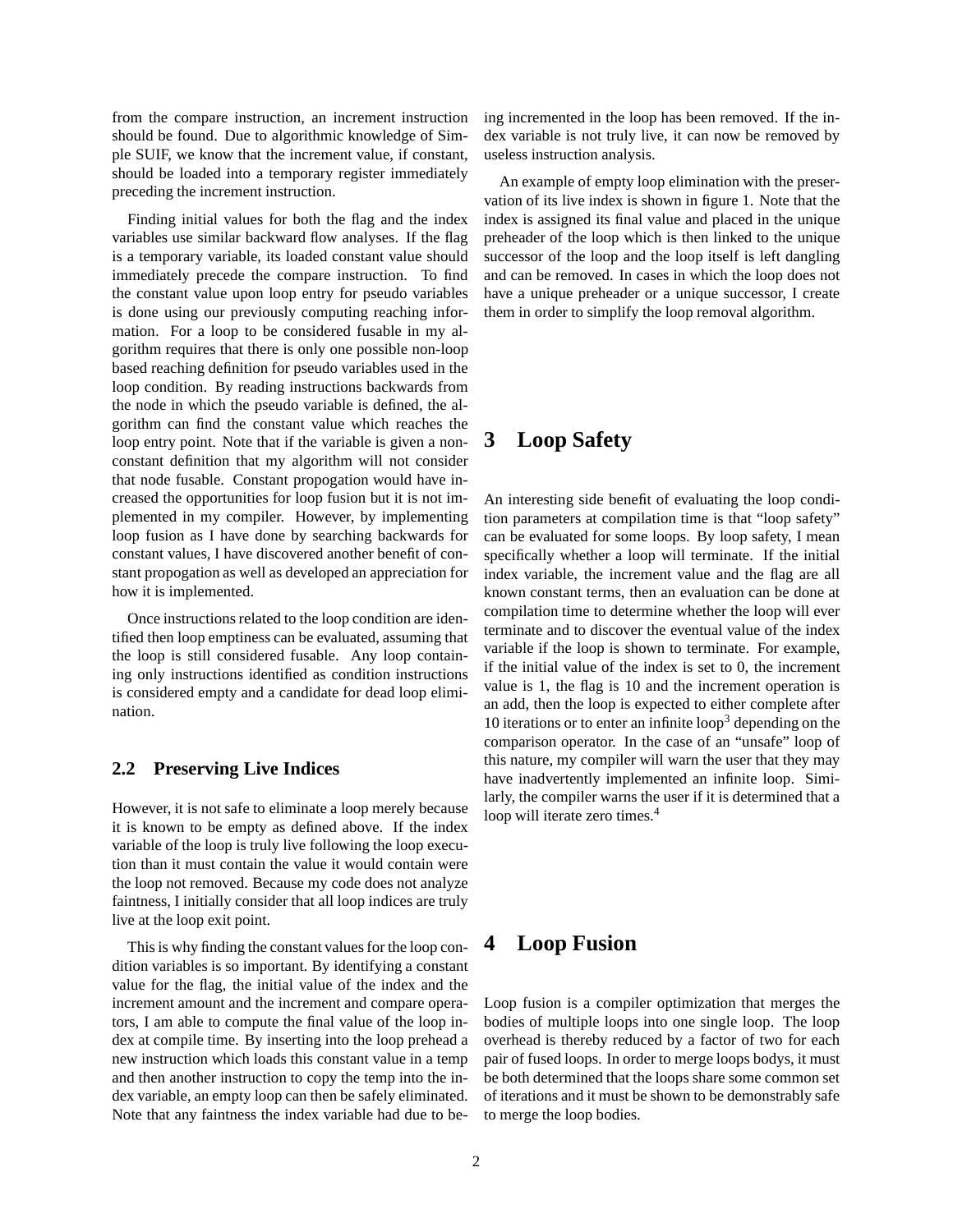

Figure 1: Dead loop elimination

```
for( i = 0; i < 10; i += 3 ) {
    tmp = i * 10;a = a + \text{tmp};}
for( j = 0; j < 10; j += 3 ) {
    b = b * j;}
```
Figure 2: Iteration sharing

### **4.1 Iteration sharing**

The initial consideration when evaluating the fusability of two loops is whether they share some set of iterations. By using the same algorithms I used in the evaluation of empty loops I can find the loop condition instructions and identify the initial index value of the loop as well as the end flag and increment values and the compare and increment operators. For example in figure 2, it is seen that the two loops can be merged as their condition instructions are identical.

One caveat is to notice that the body of the second loop however reads the index value of the loop (i.e. variable *j*). Using the same algorithm as described in empty loop removal, we will add an instruction to the preheader of the second loop setting the value of *j* to its evaluation

value which can be determined at compilation time to be 12. However, the loop body instruction,  $b = b * j$  will be moved above this into the body of the first loop. As the value of *j* will be the same as *i* for each iteration of the loop, we can safely replaces occurences of *j* with *i* for all moved instructions. Once the loops have been merged, the now empty loop becomes a candidate for empty loop removal.

#### **4.1.1 Partially fusable loops**

```
for( i = 0; i < 100; i + ) {
    a = a + i \in \setminus}
for( j = 0; j < 99; j + j) {
    b = b * j;}
```


Although it is possible to partially merge loops which share a large, but not complete, subset of the total iterations, my code does not attempt to do so. In this case the reduction in loop overhead will not be a factor of two but will be weighted by the overlap in the loop iterations.

Figure 3 shows an example of partially fusable loops in which the loop overhead reduction would be ninety-nine percent. To partially fuse these two loops would require a contraction of the first loop's iterations to ninety-nine such that the body of the second loop could then be inserted. The second loop could then be removed, but we must add

<sup>&</sup>lt;sup>3</sup>Due to finite sized data-types, most "infinite" loops will eventually terminate. A loop however which uses an add increment operation and an increment value of 0 will be truly never exit.

<sup>4</sup>After implementing this behavior, I discovered that SUIF actually does this itself . . .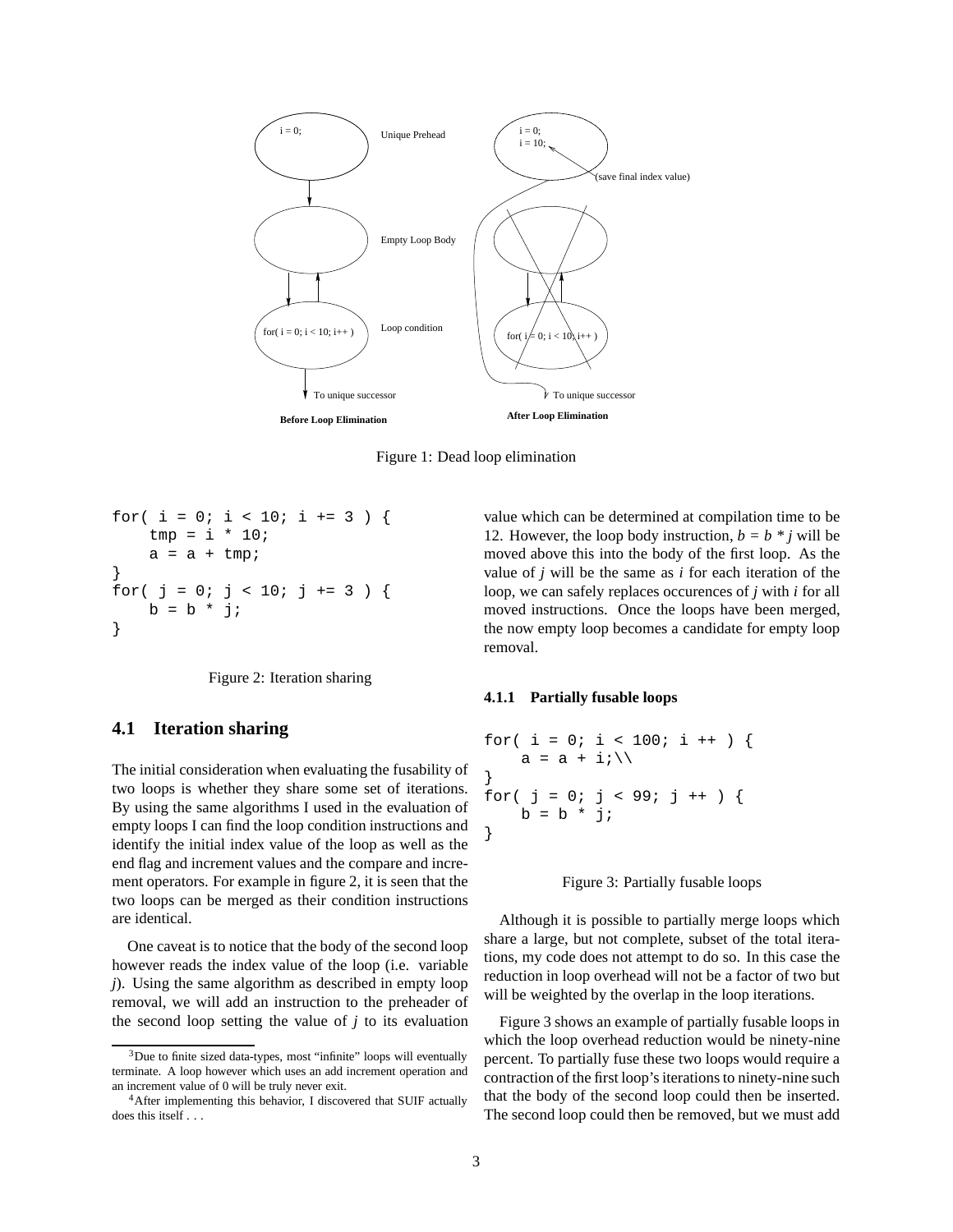for(  $i = 1$ ;  $i < 100$ ;  $i +$  ) {  $A[i] = i;$ } for(  $j = 1; j < 99; j + j$ ) {  $B[j] = A[j] + j;$ }

#### Figure 4: Fusability with array references

also a new loop with iterations equal to one (one hundred minus ninety-nine) to complete the necessary iterations of the first loop. A copy of the first loop's body would need to be inserted into this new loop at the cost of increased code size. <sup>5</sup>

### **4.2 Safety and legality of fusion**

Once it is known that two loops share iterations and condition values, it must be shown that their bodies can be safely merged. To do so informally, is relatively straightforward: Two loops can be fused if their nested depths are the same, and if doing so does not break any dependencies between them.

A formal examination of loop fusability is much more complicated however. Any dependencies between loop bodies are loop independent; when merged however they lose this independence because fusion places both the source and sink together in the same iteration body. Array referencesin particular make this dependence analysis more difficult. In figure 4, we see that it is legal to fuse the two loops as the dependence between the arrays is forward and occurs at the same iteration depth. Substantial gains might be seen in this case because of the locality of array reference. *A[i]* would need to be loaded only once instead of twice for each iteration of the loops.

If however the instruction in the second loop is changed to  $B[j] = A[j-1]$ , the loops are no longer safely mergable as the second loop would attempt to reference an array index in *A* which has not yet itself been assigned the correct value that it should have at the point in which the non-fused instruction would normally be executed. Some analyses [9] [1] have been developed to allow shifting the iterations by the necessary number in order to allow legal fusion. In the above example, it is clear that the loop would need to be shifted once, but a formal examination of this problem is beyond the scope of this paper. 6

#### **4.2.1 My implementation of loop fusion**

For my compiler, I consider loops fusable if one follows the other in a straight sequential block of code. More formally, if the first dominates the second and the second postdominates the first and there is only possible path between the two. Further, I require that there is no write-read dependencies from the first to the second loop. If these requirements hold true and the loops have been demonstrated to show conditional equivalence, then my compiler will consider the two loop bodies fusable.

For the simplicity of the algorithm I further require that the tail of each loop (its condition node) has only one predecessor within the loop body and that the head of each node has only one unique preheader (this is also required for loop invariant code motion as well). If this is not the case, I create these nodes to simplify the loop fusion. The first loop is "cut" between its tail node and the loop body predecessor of the tail node. The second loop is removed, excluding its condition node, and is inserted into the "cut" in the first loop.

The control flow graph is then patched to connect the preheader of the second loop to the successor of its tail node. Note that this completely removes the second loop's condition node from the program. Using the technique described in empty loop elimination, the index variable of the second loop is set to its final value and placed in the preheader of the second loop so that it is available in its correct location in reference to the control flow graph. Finally, the body of the second loop, which is now included in the first loop, is searched to replace any instances of the second loop's condition variables with the equivalent variables of the first loop.

#### **4.2.2 Using dot**

An example of this can be seen in figure5; these graphs were actually generated by my compiler which can be made to write a dot [7] input file both before and after optimizing. These dot files represet the control flow graph of the program's procedures and provided an invaluable debugging aid during the development of the compiler. Note how the algorithm has created unique condition predecessors for each of the loops.

### **4.3 When to fuse**

Loop fusion can result in significant performance boosts by reducing loop overhead, by allowing more instruction overlap, by reducing cache misses and by allowing a better awareness of associativity between instructions within

<sup>5</sup>An alternative implementation would be to merge the loops as if they were totally mergable, set the condition to iterate to the maximum value of both loops and then protect the smaller loop within another conditional statement. This reduces the redundant code of the first approach by introducing more runtime instructions.

<sup>&</sup>lt;sup>6</sup>And probably beyond my programming skills as well.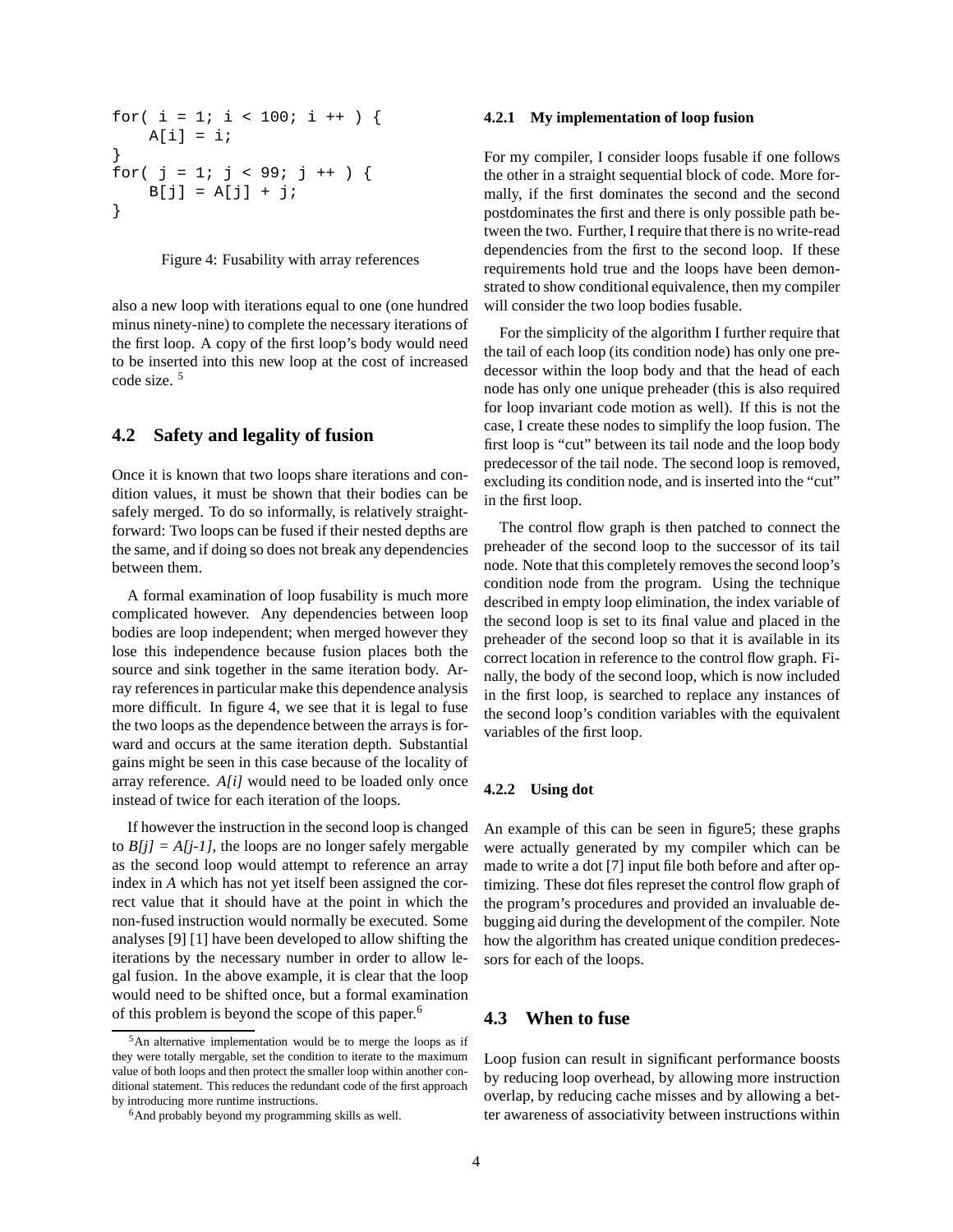the merged loop bodies. Many studies [10] [4] [11] [9] have shown the gains to be had by loop fusion.

Using QPT, I have also seen these performance gains using my program. Please refer to table 4.3 for this profiling information. In addition, the source code for the test programs and the test scripts to run them the test programs as a batch can be found in their respective directories in the handin directory.

#### **4.3.1 When not to fuse**

Loop fusion is not always a good idea. Very large granularities can induce register spilling that would not occur in independent loops as well as increasing the instruction size beyond the size of the instruction cache. In fact, some authors have proposed the opposite approach, loop distribution. [6] Splitting large loops may resolve some of the problems that can be associated with loop fusion as well as introduce more opportunities for parallelizing code in a distributed environment.

## **5 Conclusion**

We have explained what loop fusion is in a general sense. From there, we described our specific implementation. By attempting to develop loop fusion algorithms, we have discovered that there are many different classes of loop fusion with varying degrees of complexity. Performance measurements indicate that loop fusion is often a significant optimization. However, loops of large granularities and parallel programs may actually suffer under a strict policy of loop fusion and should therefore be evaluated differently. In conclusion, loop fusion is recommended for small loops in serial programs. The size of the instruction cache and the number of available registers need to be considered when deciding whether to merge or distribute loop bodies.

### **References**

- [1] Alain Darte. On the complexity of loop fusion. *Parallel Computing*, 26(9):1175–1193, 2000.
- [2] Charles Fischer. Finding loops in control flow graphs.
- [3] Charles Fischer. Cs701 final exam, December 1996.
- [4] G. Gao, R. Olsen, V. Sarkar, and R. Thekkath. Collective loop fusion for array contraction. Technical report, School of Computer Science, McGill University, March 1992.
- [5] Stanford Compiler Group. The simple-suif compiler guide.
- [6] K. Kennedy and K. S. McKinley. Loop distribution with arbitrary control flow. In *Proceedings of Supercomputing '90*, New York, NY, 1990.
- [7] Elefherios Koutsofios and Stephen C. North. Drawing graphs with dot.
- [8] James Larus. A quick program profiling and tracing system.
- [9] N. Manjikian and T. Abdelrahman. Fusion of loops for parallelism and locality. 1995.
- [10] Phillip Mucci and Kevin London. Performance optimization for the origin 2000, September 1998.
- [11] S. Singhai and K. McKinley. Loop fusion for data locality and parallelism. In *Proceedings of the Mid-Atlantic Student Workshop on Programming Languages and Systems*, New Paltz, April 1996.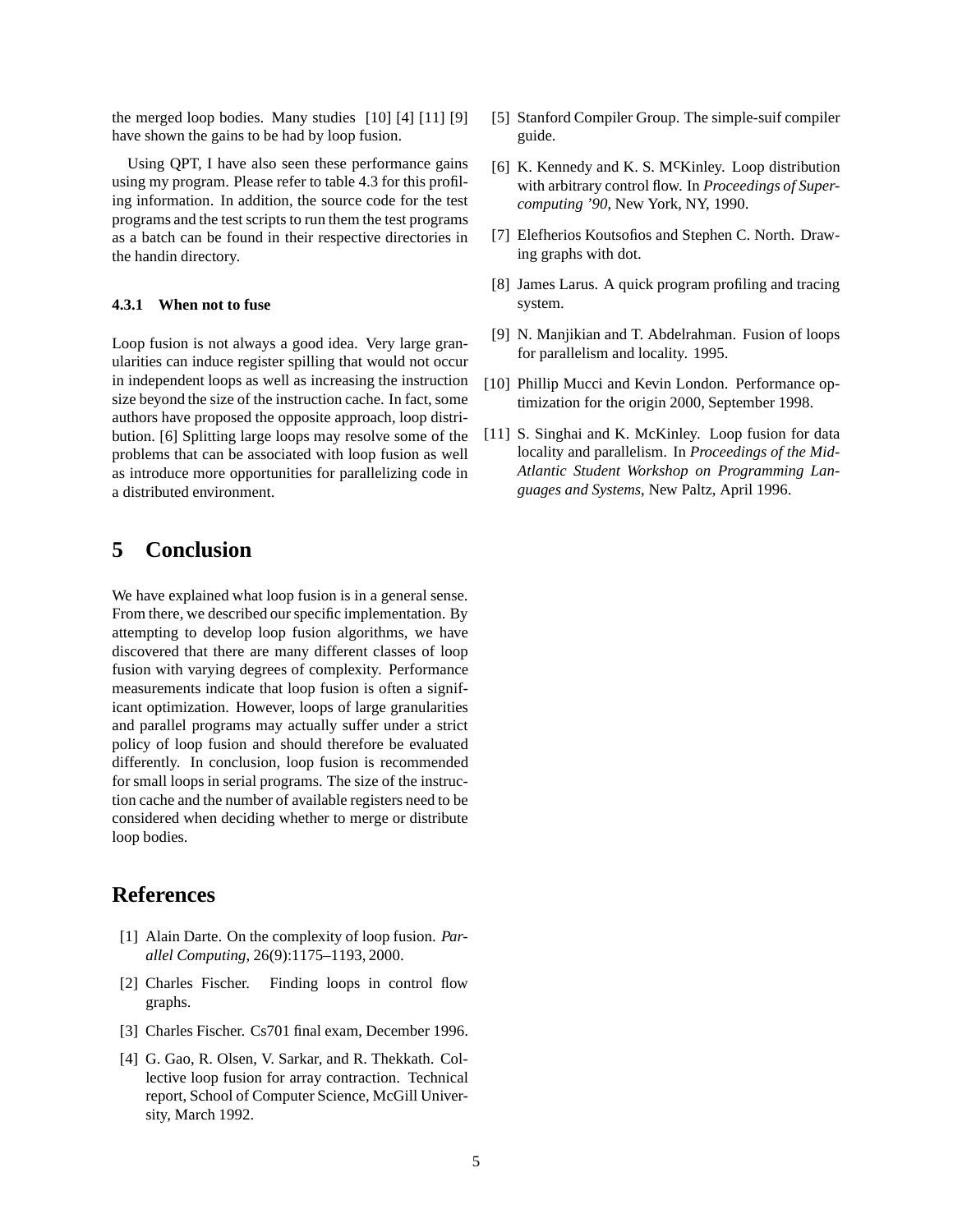| <b>Test Program</b>                 | With fusing | Without fusing | With no optimizations |  |
|-------------------------------------|-------------|----------------|-----------------------|--|
| arrays.c                            | 2140        | 2940           | 2940                  |  |
| bigLoops.c                          | 20000177    | 38000171       | 38000171              |  |
| do_while.c                          | 252         | 252            | 252                   |  |
| empty_loop.c                        | 8154        | 8154           | 12152                 |  |
| empty_loops.c                       | 16010175    | 16010175       | 24014173              |  |
| fusable.c                           | 276         | 306            | 316                   |  |
| $\overline{\text{infinite}}$ loop.c |             |                |                       |  |
| loops.c                             | 12571       | 12571          | 12571                 |  |
| non const loop.c                    | 1576332214  | 1576332214     | 1576332214            |  |
| replaceIndexVars.c                  | 324         | 404            | 404                   |  |
| simple_loops.c                      | 307         | 307            | 375                   |  |
| smallLoops.c                        | 365         | 521            | 521                   |  |
| while.c                             | 257         | 257            | 257                   |  |
| zero_itr.c                          | 148         | 148            | 150                   |  |

| Table 1: Reducing dynamic instruction counts using loop fusion |  |  |
|----------------------------------------------------------------|--|--|
|                                                                |  |  |